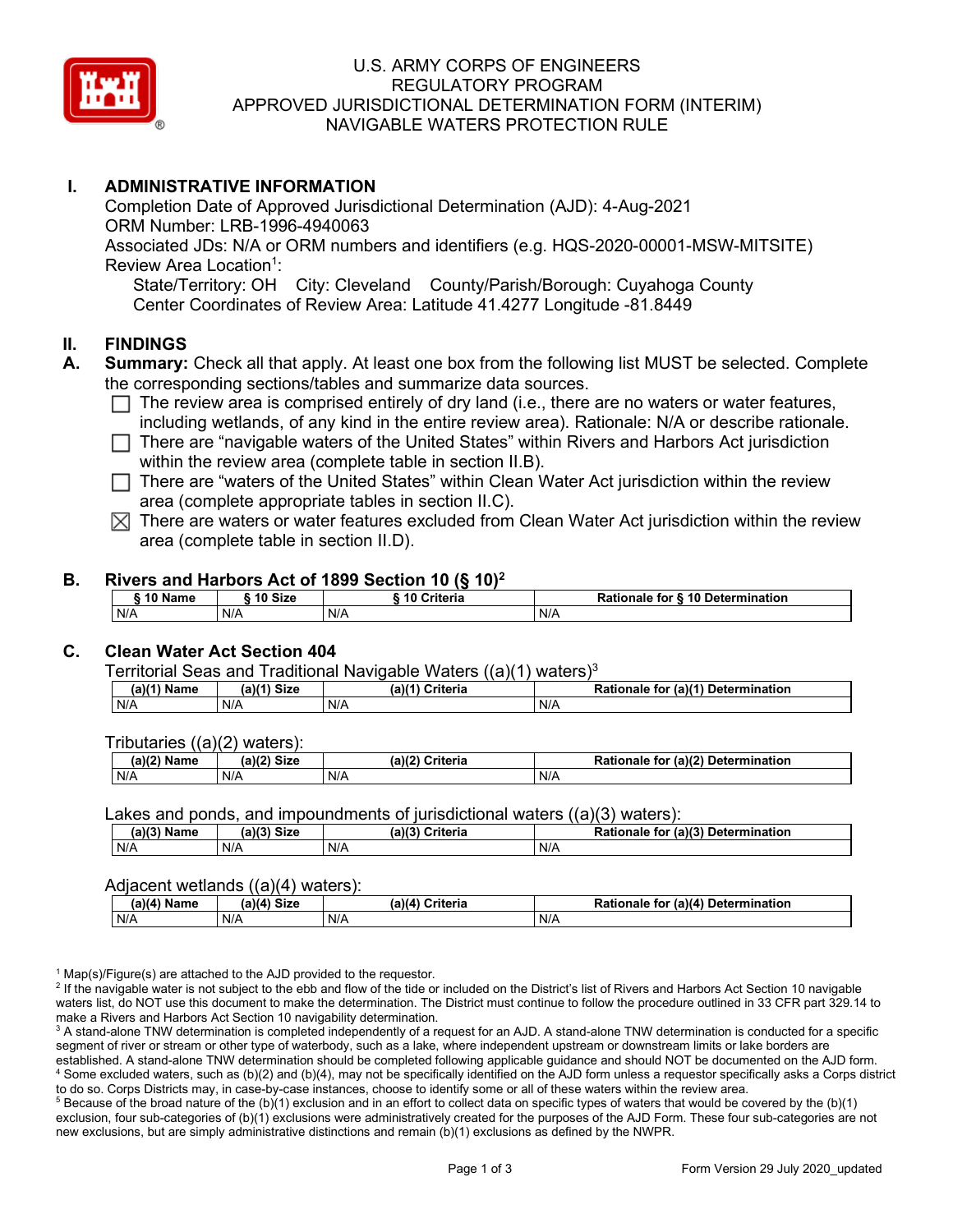

#### U.S. ARMY CORPS OF ENGINEERS REGULATORY PROGRAM APPROVED JURISDICTIONAL DETERMINATION FORM (INTERIM) NAVIGABLE WATERS PROTECTION RULE

# **D. Excluded Waters or Features**

Excluded waters  $((b)(1) - (b)(12))^4$ :

| <b>Exclusion Name</b> | <b>Exclusion Size</b> | Exclusion <sup>5</sup>      | <b>Rationale for Exclusion Determination</b>   |
|-----------------------|-----------------------|-----------------------------|------------------------------------------------|
| LRB-1996-             | $0.13$ acres          | (b)(1) Non-adjacent wetland | Observations indicate that this wetland is a   |
| 4940063-W-<br>MRR-1   |                       |                             | non-adjacent b(1) waters. This wetland         |
|                       |                       |                             | does not meet any of the four criteria that    |
|                       |                       |                             | would make an (a)(4) adjacent water            |
|                       |                       |                             | subject to jurisdiction under Section 404 of   |
|                       |                       |                             | the Clean Water Act. This wetland was          |
|                       |                       |                             | circumnavigated during the Corps' site visit   |
|                       |                       |                             | on July 15 2021. No defined                    |
|                       |                       |                             | channels/tributaries/ditches were observed     |
|                       |                       |                             | flowing from these wetlands to any $(a)(1-3)$  |
|                       |                       |                             | water. Based on site observations the          |
|                       |                       |                             | nearest a(1-3) waters would not flood any      |
|                       |                       |                             | of the wetland areas at least once during a    |
|                       |                       |                             | typical year. Also, there are no artificial or |
|                       |                       |                             | natural berms or the like located between      |
|                       |                       |                             | the a(2) onsite waters and these wetlands.     |
|                       |                       |                             | Based on the above it has been determined      |
|                       |                       |                             | that these wetlands are b(1) excluded          |
|                       |                       |                             | waters                                         |

## **III. SUPPORTING INFORMATION**

- **A. Select/enter all resources** that were used to aid in this determination and attach data/maps to this document and/or references/citations in the administrative record, as appropriate.
	- **\_x\_** Information submitted by, or on behalf of, the applicant/consultant: *Surface Water Delineation Report Vet Hospital Project -March 29, 2021.* This information *is* sufficient for purposes of this AJD. Rationale: *N/A or describe rationale for insufficiency (including partial insufficiency).* **\_\_\_** Data sheets prepared by the Corps: *Title(s) and/or date(s).* **\_x\_** Photographs: *(NA, aerial, other, aerial and other) OSIP (2011, 2017) Eagleview:4-9-2006, 11- 9-2014, 12-20-2018, 11-12-2020)* **\_x\_** Corps Site visit(s) conducted on: *Date(s).15-July-2021*
	- **\_x\_** Previous Jurisdictional Determinations (AJDs or PJDs): *ORM Number(s) and date(s). 1996- 4940063 – Emerald Research Park 21-Aug-1996*
		- **\_\_\_** Antecedent Precipitation Tool: *provide detailed discussion in Section III.B.*

 $1$  Map(s)/Figure(s) are attached to the AJD provided to the requestor.

<sup>&</sup>lt;sup>2</sup> If the navigable water is not subject to the ebb and flow of the tide or included on the District's list of Rivers and Harbors Act Section 10 navigable waters list, do NOT use this document to make the determination. The District must continue to follow the procedure outlined in 33 CFR part 329.14 to make a Rivers and Harbors Act Section 10 navigability determination.

<sup>&</sup>lt;sup>3</sup> A stand-alone TNW determination is completed independently of a request for an AJD. A stand-alone TNW determination is conducted for a specific segment of river or stream or other type of waterbody, such as a lake, where independent upstream or downstream limits or lake borders are established. A stand-alone TNW determination should be completed following applicable guidance and should NOT be documented on the AJD form. <sup>4</sup> Some excluded waters, such as (b)(2) and (b)(4), may not be specifically identified on the AJD form unless a requestor specifically asks a Corps district to do so. Corps Districts may, in case-by-case instances, choose to identify some or all of these waters within the review area.

 $5$  Because of the broad nature of the (b)(1) exclusion and in an effort to collect data on specific types of waters that would be covered by the (b)(1) exclusion, four sub-categories of (b)(1) exclusions were administratively created for the purposes of the AJD Form. These four sub-categories are not new exclusions, but are simply administrative distinctions and remain (b)(1) exclusions as defined by the NWPR.